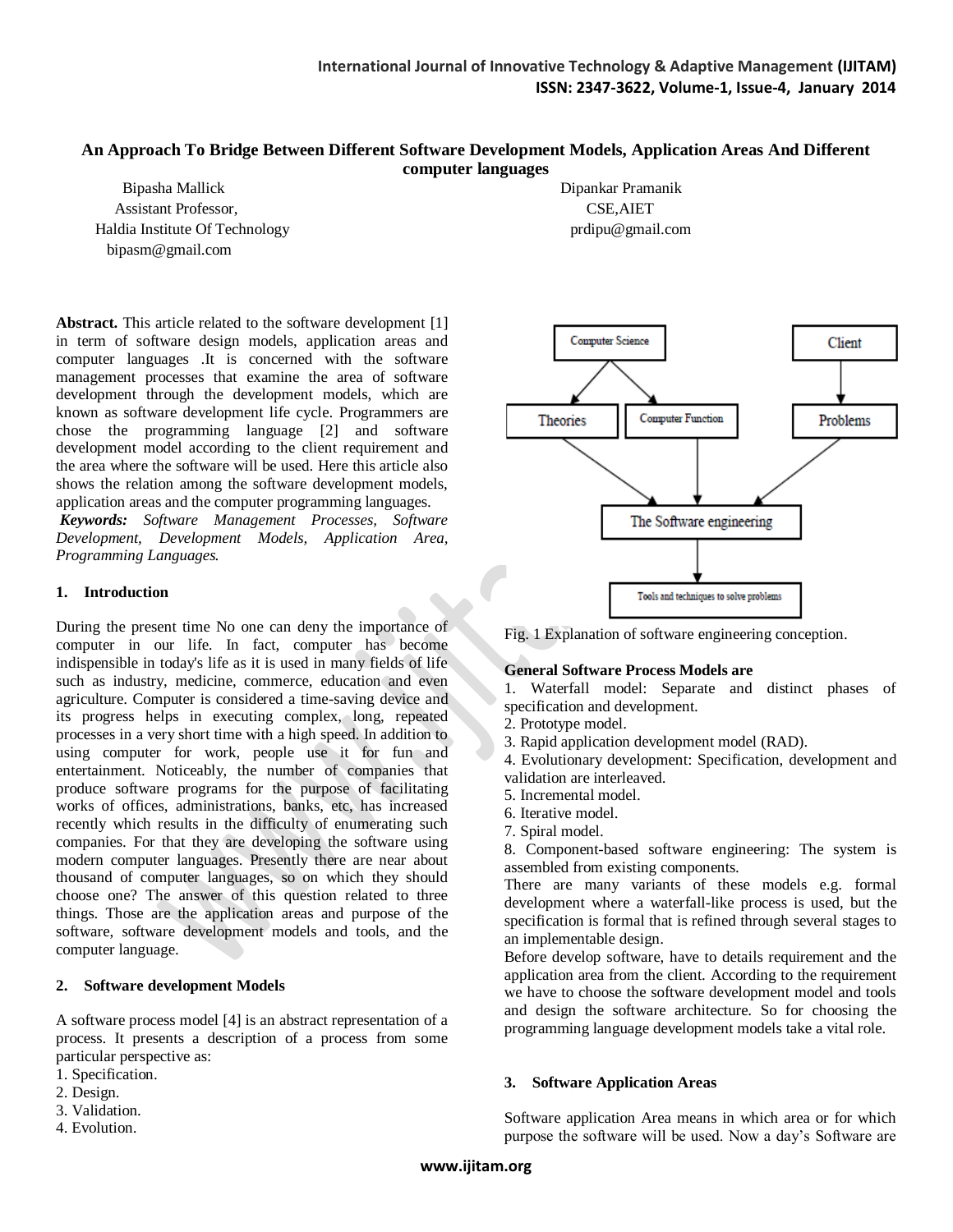developed for commercial, business, entertainment, manufacturing, agriculture, scientific experiments and also so many other areas. There have to also consider so many metrics, like user authentication, user friendly, security, easy to access etc. So first we have to decide the application area of software, then have to decide which modern computer language will suits for that area. Suppose we need a software for a nationalize bank. The purpose of the software is transaction. So there we have to develop the software with the high Security programming language.

Some of the software application areas are:

- **a.** [Business software](http://en.wikipedia.org/wiki/Business_software)
- **b.** [Analytics](http://en.wikipedia.org/wiki/Analytics)
- **c.** [Airline](http://en.wikipedia.org/wiki/Airline) reservations
- **d.** [Banking](http://en.wikipedia.org/wiki/Banking)
- **e.** [Automatic teller machines](http://en.wikipedia.org/wiki/Automatic_Teller_Machine)
- **f.** [Commerce](http://en.wikipedia.org/wiki/Commerce)
- **g.** [Compilers](http://en.wikipedia.org/wiki/Compiler)
- **h.** [Communication](http://en.wikipedia.org/wiki/Communication)
- **i.** [Computer graphics](http://en.wikipedia.org/wiki/Computer_graphics)
- **j.** [Cryptography](http://en.wikipedia.org/wiki/Cryptography)
- **k.** [Databases,](http://en.wikipedia.org/wiki/Database) support almost every field
- **l.** [Embedded systems](http://en.wikipedia.org/wiki/Embedded_systems) Both software engineers and traditional engineers write software control systems for embedded products.
- **m.** [Engineering](http://en.wikipedia.org/wiki/Engineering)
- **n.** [Computer Aided Design \(CAD\)](http://en.wikipedia.org/wiki/CAD)
- **o.** [File](http://en.wikipedia.org/wiki/Computer_file)
- **p.** [Games](http://en.wikipedia.org/wiki/Game)
- **q.** [Information systems,](http://en.wikipedia.org/wiki/Information_systems) support almost every field
- **r.** [Logistics](http://en.wikipedia.org/wiki/Logistics)
- **s.** [Manufacturing](http://en.wikipedia.org/wiki/Manufacturing)
- **t.** [Music](http://en.wikipedia.org/wiki/Music)
- **u.** [Network Management](http://en.wikipedia.org/wiki/Network_Management)
- **v.** [Networks](http://en.wikipedia.org/wiki/Computer_network) and [Internet](http://en.wikipedia.org/wiki/Internet)
- **w.** [Operating systems](http://en.wikipedia.org/wiki/Operating_system)
- **x.** [Robotics](http://en.wikipedia.org/wiki/Robotics)
- **y.** [Signal processing,](http://en.wikipedia.org/wiki/Signal_processing) encoding and interpreting signals
- **z.** [Simulation,](http://en.wikipedia.org/wiki/Computer_simulation) supports almost every field.
- **aa.** [Sciences](http://en.wikipedia.org/wiki/Science)
- **bb.** Traffic Control
- **cc.** [Training](http://en.wikipedia.org/wiki/Training)
- **dd.** [Visualization,](http://en.wikipedia.org/wiki/Spatial_Visualization_Ability) supports almost every field
- **ee.** [Voting](http://en.wikipedia.org/wiki/Electronic_voting)
- **ff.** [World wide web](http://en.wikipedia.org/wiki/World_wide_web)

#### **4. Different modern computer languages**

A programming language is a notation for writing [programs,](http://en.wikipedia.org/wiki/Computer_program) which are specifications of a computation or [algorithm.](http://en.wikipedia.org/wiki/Algorithm) Some, but not all, authors restrict the term "programming language" to those languages that can express all possible algorithms.

To determine and document the influence of software engineering research on programming language design requires exploring how modern day language features have

assimilated software engineering ideas. However, the symbiotic relationship between these two fields has made the attribution of some influences difficult. Initially, there was no distinction between the software engineering and programming language research communities; they were a single amorphous field until the late 1970s. As the fields began to evolve into distinct communities, researchers published in journals and conferences from both fields and thus, the classification of research results as either software engineering or programming languages is difficult.

A modern computer language is [languages](http://en.wikipedia.org/wiki/Human_language) whose are currently in use to developed any software, like  $C, C_{++}$ , java, Parl, ruby etc.

In the 1950s, the first three modern programming languages whose descendants are still in widespread use today were designed:

Some important languages that were developed:

- **[FORTRAN](http://en.wikipedia.org/wiki/Fortran) (1955), the "FORmula TRANslator", invented b[y John Backus](http://en.wikipedia.org/wiki/John_Backus) et al.;**
- **[LISP](http://en.wikipedia.org/wiki/Lisp_%28programming_language%29) (1958), the "LISt Processor", invented by [John McCarthy](http://en.wikipedia.org/wiki/John_McCarthy_%28computer_scientist%29) et al.;**
- **[COBOL](http://en.wikipedia.org/wiki/COBOL) (1959), the COmmon Business Oriented Language, created by the Short Range Committee, heavily influenced by [Grace Hopper.](http://en.wikipedia.org/wiki/Grace_Hopper)**
- **1951 - [Regional Assembly Language](http://en.wikipedia.org/w/index.php?title=Regional_Assembly_Language&action=edit&redlink=1)**
- **1952 - [Autocode](http://en.wikipedia.org/wiki/Autocode)**
- **1954 - [IPL](http://en.wikipedia.org/wiki/Information_Processing_Language) (forerunner to LISP)**
- **1955 - [FLOW-MATIC](http://en.wikipedia.org/wiki/FLOW-MATIC) (forerunner to COBOL)**
- **1957 - [FORTRAN](http://en.wikipedia.org/wiki/Fortran) (First compiler)**
- **1957 - [COMTRAN](http://en.wikipedia.org/wiki/COMTRAN) (forerunner to COBOL)**
- **1958 - [ALGOL 58](http://en.wikipedia.org/wiki/ALGOL_58)**
- **1959 - [FACT](http://en.wikipedia.org/wiki/FACT_computer_language) (forerunner to COBOL)**
- **1959 - [COBOL](http://en.wikipedia.org/wiki/COBOL)**
- **1959 - [RPG](http://en.wikipedia.org/wiki/IBM_RPG)**
- **1962 - [APL](http://en.wikipedia.org/wiki/APL_%28programming_language%29)**
- **1962 - [Simula](http://en.wikipedia.org/wiki/Simula)**
- **1962 - [SNOBOL](http://en.wikipedia.org/wiki/SNOBOL)**
- $\bullet$ **1963 - [CPL](http://en.wikipedia.org/wiki/Combined_Programming_Language) (forerunner to C)**
- **1964 - [BASIC](http://en.wikipedia.org/wiki/BASIC)**
- **1964 - [PL/I](http://en.wikipedia.org/wiki/PL/I)**  $\bullet$
- $\bullet$ **1967 - [BCPL](http://en.wikipedia.org/wiki/BCPL) (forerunner to C)**
- $\bullet$ **1968 - [Logo](http://en.wikipedia.org/wiki/Logo_%28programming_language%29)**
- $\bullet$ **1969 - [B](http://en.wikipedia.org/wiki/B_%28programming_language%29) (forerunner to C)**
- **1970 - [Pascal](http://en.wikipedia.org/wiki/Pascal_%28programming_language%29)**
- **1970 - [Forth](http://en.wikipedia.org/wiki/Forth_%28programming_language%29)**
- **1972 - [C](http://en.wikipedia.org/wiki/C_%28programming_language%29)**
- **1972 - [Smalltalk](http://en.wikipedia.org/wiki/Smalltalk)**
- **1972 - [Prolog](http://en.wikipedia.org/wiki/Prolog)**  $\bullet$
- **1973 - [ML](http://en.wikipedia.org/wiki/ML_%28programming_language%29)**  $\bullet$
- **1975 - [Scheme](http://en.wikipedia.org/wiki/Scheme_%28programming_language%29)**
- **1978 - [SQL](http://en.wikipedia.org/wiki/SQL) (initially only a query language, later**   $\bullet$ **extended with programming constructs)**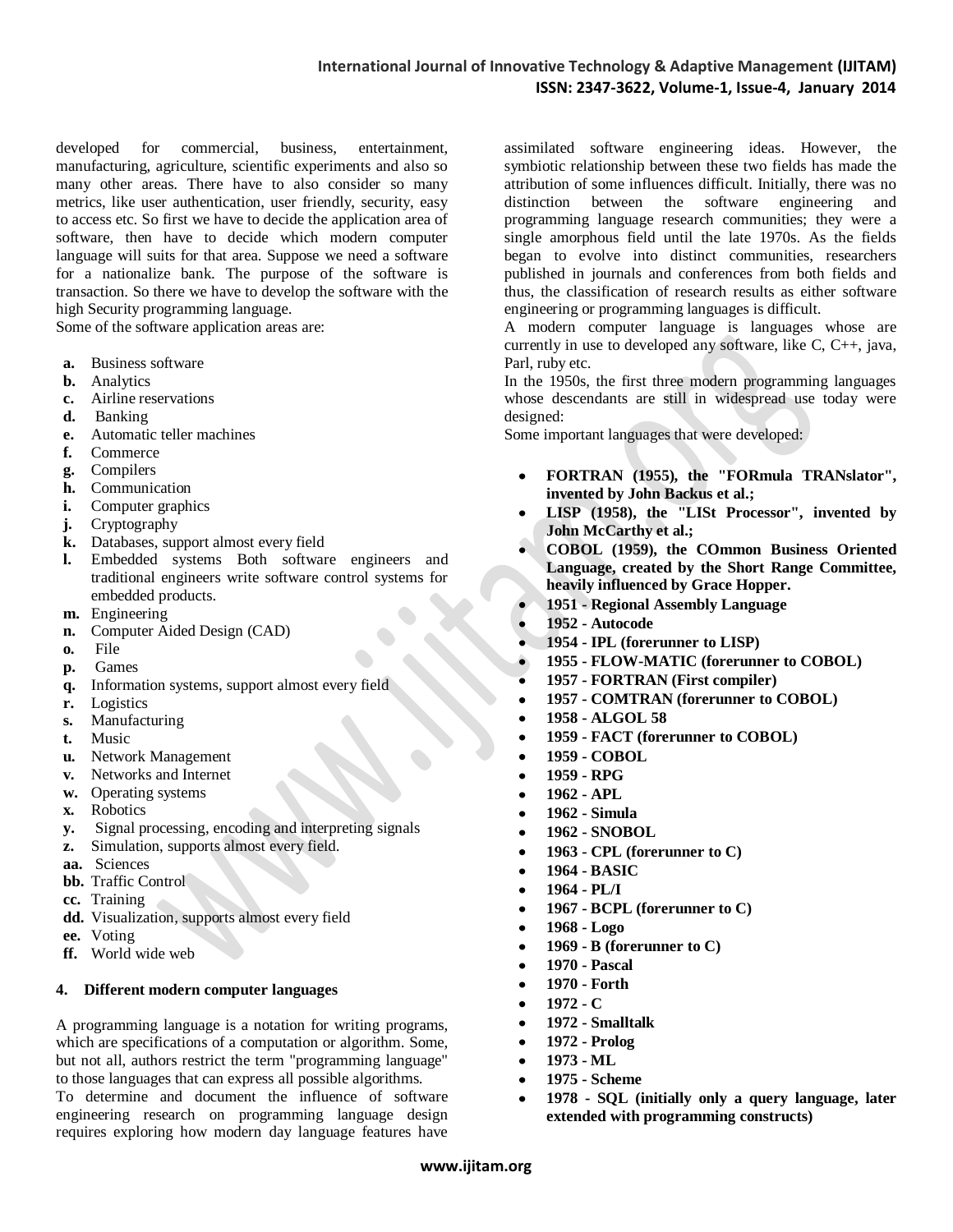- **1978 - [SQL](http://en.wikipedia.org/wiki/SQL) (initially only a query language, later**   $\bullet$ **extended with programming constructs)**
- **1980 - [C++](http://en.wikipedia.org/wiki/C%2B%2B) (a[s C with classes,](http://en.wikipedia.org/wiki/C_with_classes) name changed in July**   $\bullet$ **1983)**
- **1983 - [Ada](http://en.wikipedia.org/wiki/Ada_%28programming_language%29)**  $\bullet$
- $\bullet$ **1984 - [Common Lisp](http://en.wikipedia.org/wiki/Common_Lisp)**
- **1984 - [MATLAB](http://en.wikipedia.org/wiki/MATLAB)**  $\bullet$
- $\bullet$ **1985 - [Eiffel](http://en.wikipedia.org/wiki/Eiffel_%28programming_language%29)**
- **1986 - [Objective-C](http://en.wikipedia.org/wiki/Objective-C)**  $\bullet$
- **1986 - [Erlang](http://en.wikipedia.org/wiki/Erlang_%28programming_language%29)**  $\bullet$
- **1987 - [Perl](http://en.wikipedia.org/wiki/Perl)**  $\bullet$
- $\bullet$ **1988 - [Tcl](http://en.wikipedia.org/wiki/Tcl)**
- **1988 - [Mathematica](http://en.wikipedia.org/wiki/Mathematica)**  $\bullet$
- $\bullet$ **1989 - [FL](http://en.wikipedia.org/wiki/FL_%28programming_language%29) (Backus);**
- $\bullet$ **1990 - [Haskell](http://en.wikipedia.org/wiki/Haskell_%28programming_language%29)**
- **1991 - [Python](http://en.wikipedia.org/wiki/Python_%28programming_language%29)**  $\bullet$
- **1991 - [Visual Basic](http://en.wikipedia.org/wiki/Visual_Basic)**  $\bullet$
- $\bullet$ **1993 - [Ruby](http://en.wikipedia.org/wiki/Ruby_%28programming_language%29)**
- $\bullet$ **1993 - [Lua](http://en.wikipedia.org/wiki/Lua_%28programming_language%29)**
- **1994 - [CLOS](http://en.wikipedia.org/wiki/CLOS) (part of ANS[I Common Lisp\)](http://en.wikipedia.org/wiki/Common_Lisp)**  $\bullet$
- $\bullet$ **1995 - [Java](http://en.wikipedia.org/wiki/Java_%28programming_language%29)**
- $\bullet$ **1995 - [Delphi \(Object Pascal\)](http://en.wikipedia.org/wiki/Embarcadero_Delphi)**
- **1995 - [JavaScript](http://en.wikipedia.org/wiki/JavaScript)**  $\bullet$
- **1995 - [PHP](http://en.wikipedia.org/wiki/PHP)**  $\bullet$
- $\bullet$ **1996 - [WebDNA](http://en.wikipedia.org/wiki/WebDNA)**
- $\bullet$ **1997 - [Rebol](http://en.wikipedia.org/wiki/REBOL)**
- **1999 - [D](http://en.wikipedia.org/wiki/D_%28programming_language%29)**  $\bullet$
- **2000 - [ActionScript](http://en.wikipedia.org/wiki/ActionScript)**  $\bullet$
- **2001 - [C#](http://en.wikipedia.org/wiki/C_Sharp_%28programming_language%29)**  $\bullet$
- **2001 - [Visual Basic .NET](http://en.wikipedia.org/wiki/Visual_Basic_.NET)**  $\bullet$
- $\bullet$ **2002 - [F#](http://en.wikipedia.org/wiki/F_Sharp_%28programming_language%29)**
- **2003 - [Groovy](http://en.wikipedia.org/wiki/Groovy_%28programming_language%29)**  $\bullet$
- $\bullet$ **2003 - [Scala](http://en.wikipedia.org/wiki/Scala_%28programming_language%29)**
- $\bullet$ **2003 - [Factor](http://en.wikipedia.org/wiki/Factor_%28programming_language%29)**
- $\bullet$ **2007 - [Clojure](http://en.wikipedia.org/wiki/Clojure)**
- **2009 - [Go](http://en.wikipedia.org/wiki/Go_%28programming_language%29)**  $\bullet$
- **2011 - [Dart](http://en.wikipedia.org/wiki/Dart_%28programming_language%29)**  $\bullet$

# **5. 10 popular modern programming languages**

# **1. PHP :**

It is an open-source, interpretive, server-side, cross-platform, HTML scripting language, especially well-suited for Web development as it can be embedded into HTML pages.

**2. C#:**

**It is a** general-purpose, compiled, object-oriented programming language developed by Microsoft as part of its .NET initiative; it evolved from C and C++.

# **3. AJAX (Asynchronous JavaScript and XML)**:

Though technically not a programming language, AJAX uses XHTML or HTML, JavaScript and XML to create interactive Web applications.

**4. JavaScript :**

Not to be confused with Java, JavaScript is a an objectoriented, scripting programming language that runs in the Web browser on the client side. Its smaller than Java, with a simplified set of commands, easier to code and doesn't have to be compiled.

# **5. Perl**:

Perl is an open-source, cross-platform, server-side interpretive programming language used extensively to process text through CGI programs.

# **6. C :**

It is A standardized, general-purpose programming language, it's one of the most pervasive languages and the basis for several others (such as C++).

## **7. Ruby and Ruby on Rails:**

Ruby is a dynamic, object-oriented, open-source programming language; Ruby on Rails is an open-source Web application framework written in Ruby that closely follows the MVC (Model-View-Controller) architecture.

# **8. Java :**

This is an object-oriented programming language developed by James Gosling and colleagues at Sun Microsystems in the early 1990s.

# **9. Python** :

This is an interpreter, dynamically object-oriented, opensource programming language that utilizes automatic memory management.

## **10. VB.Net (Visual Basic .Net) :**

An object-oriented language implemented on Microsoft's .Net framework. Using these ten modern languages all the client software is developed.

Every language has some specific area of application and purpose. They are used according to the application area and purpose of the software. A language with appropriate constructs and structure, resting on clean abstractions, is instrumental in building artefacts, and mandatory in education. Homemade, artificial complexity has no place in them.

## **6. Conclusion**

When it comes to choose the perfect programming language [3] for develop the software, it is imperative that you understand that there is no perfect programming language. Once you understand this, it is simply a matter of choosing the language that best serves your needs. Before you decide on what language to use, you should consider the following

- system platform  $\bullet$
- software application area  $\bullet$
- budget for develop the software  $\bullet$
- previous experience in programming
- the database you have chosen for your backend

The Operating system you are running on your system is your platform and your choice of OS may play a major part in the language you choose.